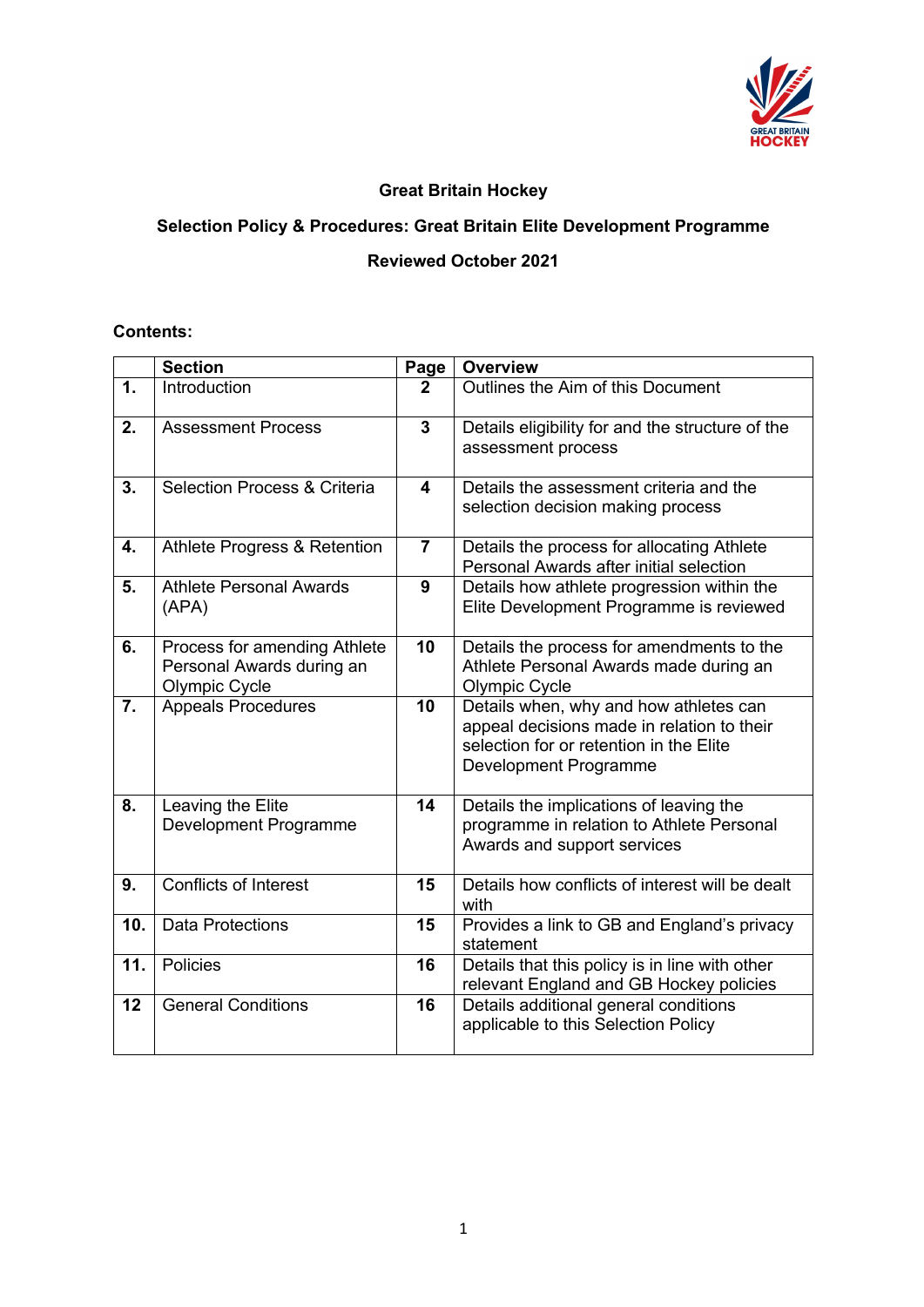

# **1. Introduction**

- **1.1. Aim of this document:** This document details the selection policy and processes for (1) selection onto the Great Britain Elite Development Programme (EDP) ("the Programme"), including the England Under 21 element, (2) de-selection from the Programme, and (3) the Athlete Personal Awards ("APA") awards process and associated athlete progress mechanism.
- **1.2.** The Programme is a world-leading hockey programme that provides athletes with the best possible opportunity to achieve their international hockey ambitions. It is funded primarily by UK Sport as part of their National Lottery funded World Class Performance Programme ("WCP"). The vision for the programme is to "develop future medal winning Olympians". Everything underpins this vision. The objectives of the programme are to:
	- Identify and select the most talented future senior internationals with the potential to perform at World's best level.
	- Implement a programme that enables athletes to maximise their potential and that supports the development of the skills, physicality and character required to become a medal winning Olympian in the future.
	- Deliver junior international teams that excel at under-21 and non-under-21 level (European Championships and World Cup, and non-under 21 competition).
- **1.3. GB Framework:** The GB Framework underpins the delivery of the Programme. All athletes and staff should be aware of the GB Framework and operating structure, which can be found here.

https://www.greatbritainhockey.co.uk/search?query=gb+framework

**1.4. Athlete Performance Awards:** As a UK Sport funded sport, a number of APAs are allocated to hockey. The APA is a National Lottery funded grant (not employment) awarded to certain athletes in support of their progression towards medal success at the Olympic Games. The APA is designed to enable athletes to engage fully with the Programme and meet the necessary training and competition demands associated with progression towards the Olympic podium. The APA grant contributes towards the living and sporting costs that athletes incur whilst being a member of the Programme.

In the Paris 2024 Olympic Cycle, hockey has been awarded 35 APAs (for each gender, to be utilised across the Programme and the GB Elite Development Programme). The number of players involved in the squads will be strategically managed based on the performance need. At certain points in the cycle (e.g., as the Programme moves towards the major events e.g., World Cup or Olympic Games) athlete numbers on the Programme may be increased or reduced in order to best serve the performance need. This is at the absolute discretion of Great Britain Hockey ("GB Hockey").

**1.5. Player Agreement:** The contractual commitments of the athlete and GB Hockey (on joining the Programme) are captured in (1) the WCP Athlete Agreement for athletes receiving a UK Sport funded APA, (2) in the EDP Athlete Agreement for all other EDP athletes, and (3) in the England Under-21 Athlete Agreement for other England Under-21 squad athletes. These agreements clarify each of the athlete's and GB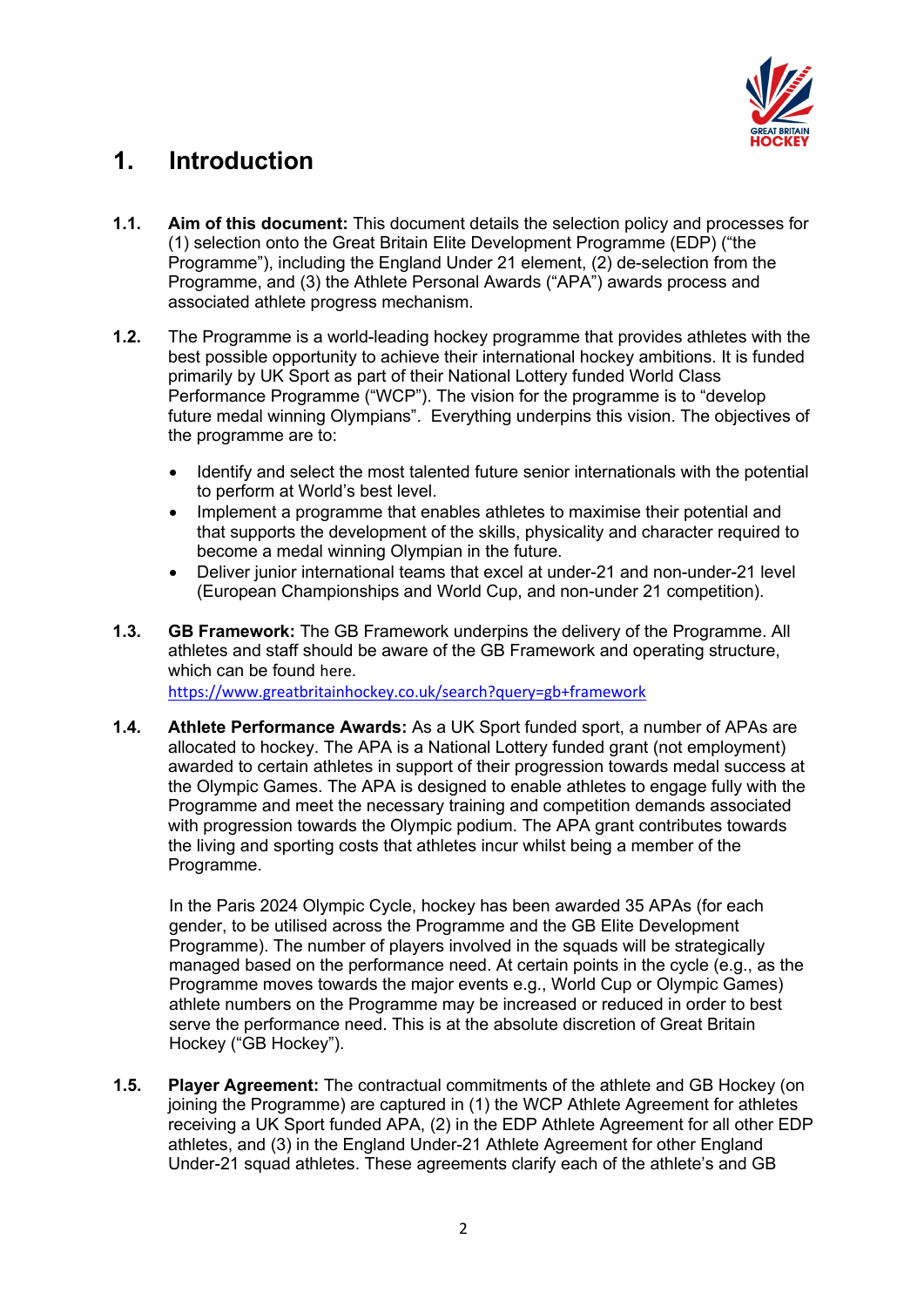

Hockey's responsibilities and obligations to enable each athlete to make the most of his or her sporting career.

## **2. Assessment Process**

- **2.1. Eligibility:** To be eligible for selection for the Programme, an athlete must:
	- 2.1.1. Hold, or be eligible to hold, a British passport. If an athlete holds, or is eligible to hold, a British passport but has played for another senior International Team in an International Hockey Federation ("FIH") competition during the last three years (outside England, Scotland and Wales), he or she may be invited to join the Programme in a training context. Under these circumstances, an invitation to join the Programme would not be combined with an APA; and
	- 2.1.2. be available to participate fully in the Programme. In principle, athletes may be supported on a case-by-case basis whilst not fully engaging with the Programme for career or other acceptable commitments.
- **2.2. Routes to assessment**: There are two routes to assessment for inclusion in the Programme. They are:
	- 2.2.1. Nomination for a formal assessment phase by a Home Nation Coach, a GB EDP Coach or a club.
	- 2.2.2. An ad hoc invitation for assessment based on the Programme Head Coach observation of international and / or domestic training and competition.

## **2.3. Frequency and format**

A formal assessment phase is conducted in the Autumn\* each year for current members of the Programme and athletes nominated by a Home Nation, GB EDP Head Coach or English/Scottish National League Club.

Subject to agreement by the GB EDP Head Coach and GB Head of Elite Talent Development, current programme members may not be required to attend some or all, of the assessment phase.

Any formal assessment phase will be communicated in advance (by a minimum of six weeks written notice) to Home Nation Head Coaches, Home Nation Performance Leads and English/Scottish National League Clubs.

Ad hoc assessment opportunities may be conducted at additional times in all years of the cycle. Any ad hoc assessment phase will be agreed between the GB Head of Elite Talent Development and The Programme Head Coach and will be communicated clearly in advance to any athlete involved as well as those athletes currently involved in The Programme.

\* Due to the 2021 FIH Women's Junior World Cup the women's assessment process will be held in January 2022.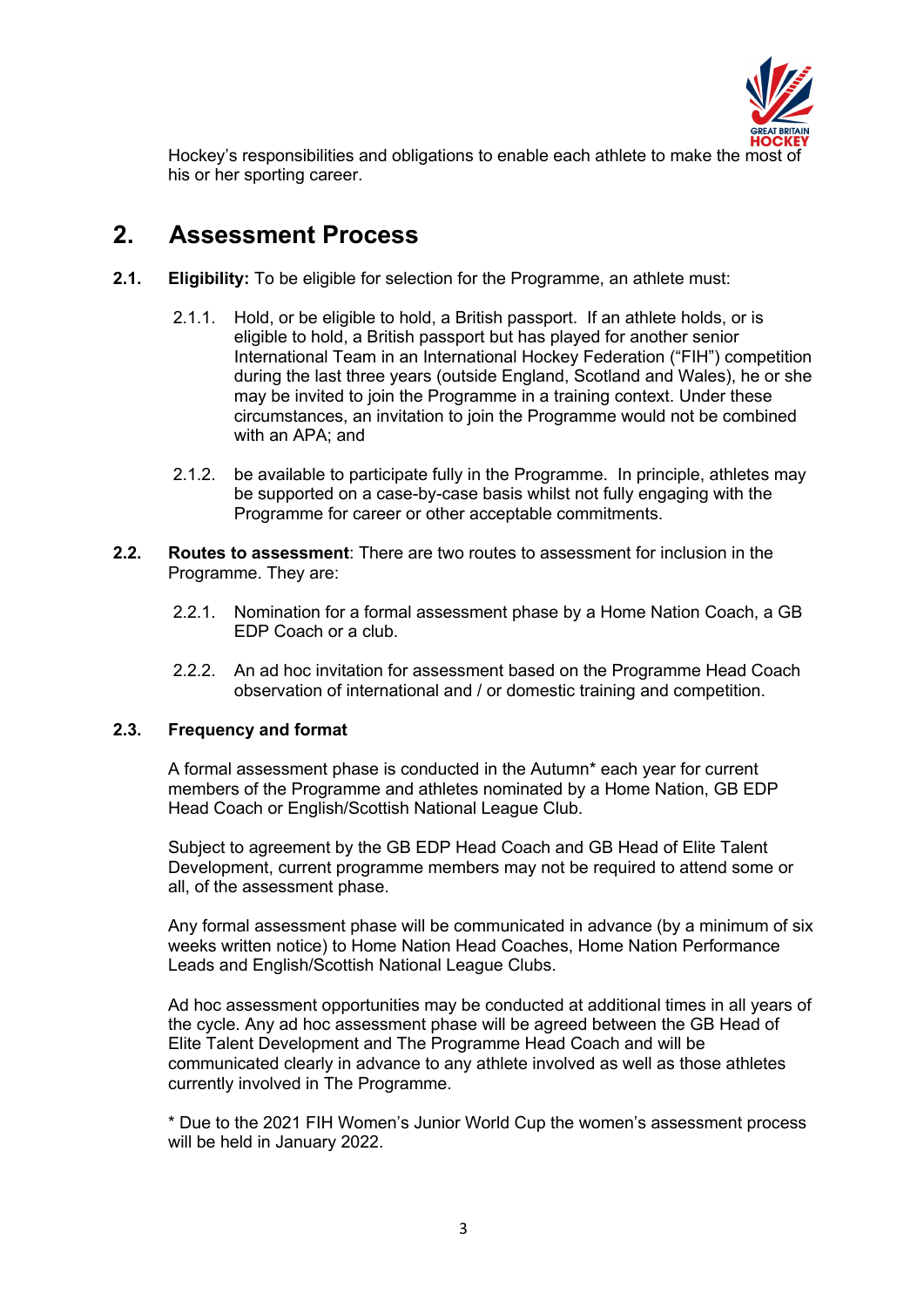

## **3. Selection Process & Criteria**

**3.1. Selection context:** The aim of the selection process is to select a squad of the most talented sub-senior GB athletes who demonstrate the potential to be able to transition into the Senior GB Programme and perform at World's best level in the next 1-5 years.

As GB do not compete consistently at junior level, and as England is the Nominated Country (see GB Framework), the GB Elite Development Programme has a responsibility for the preparation and delivery of England under-21 teams. For this reason, a minimum of 24 England under-21 athletes will be selected

Additional athletes will be identified on the EDP Reserve list. Reserve list athletes will be invited to EDP training sessions on an ad-hoc basis if there are spare places available due to full squad members being unavailable for any reason. The Reserve list can include athletes from any Home Nation, however sufficient England under-21 will be included to ensure there is a pool of England athletes who are supported and prepared to perform successfully at under-21 level.

- **3.2. Selection framework:** The selection criteria set out below are those identified by the GB Performance Director, GB Head of Elite Talent Development and the Programme Head Coaches as fundamental to selection for the Programme.
	- 3.2.1 In developing this framework, it is acknowledged that hockey is a team sport and whilst athletes can do a great deal to develop in an individual environment, ultimately, those athletes must be able to realise their potential and perform within a team. Acknowledgement is made that in selecting for a team sport, combinations of athletes, the balance of a squad and the ability of athletes to play in more than one position will be considered alongside individual skill levels.
	- 3.2.2 Valid and robust selection in a multi-faceted team sport is most effectively achieved through the combination of expert decision making, the triangulation of multiple opinions (coaches), objective and subjective information, and longitudinal performance information (where available / relevant). It is the combination of these factors that contributes to effective and impactful individual and squad selection. All selection decisions will be taken based on relevant information and will be taken fairly and equitably.
	- 3.2.3 The selection criteria below may be revised from time to time as a result of further comment and feedback from the GB Performance Director, GB Head of Elite Talent Development, GB Senior Programme Head Coaches, Programme Head Coaches and other relevant parties (e.g., UK Sport). Any such revisions shall be notified to the athletes participating in the Programme and those attending any assessments for selection in the Programme.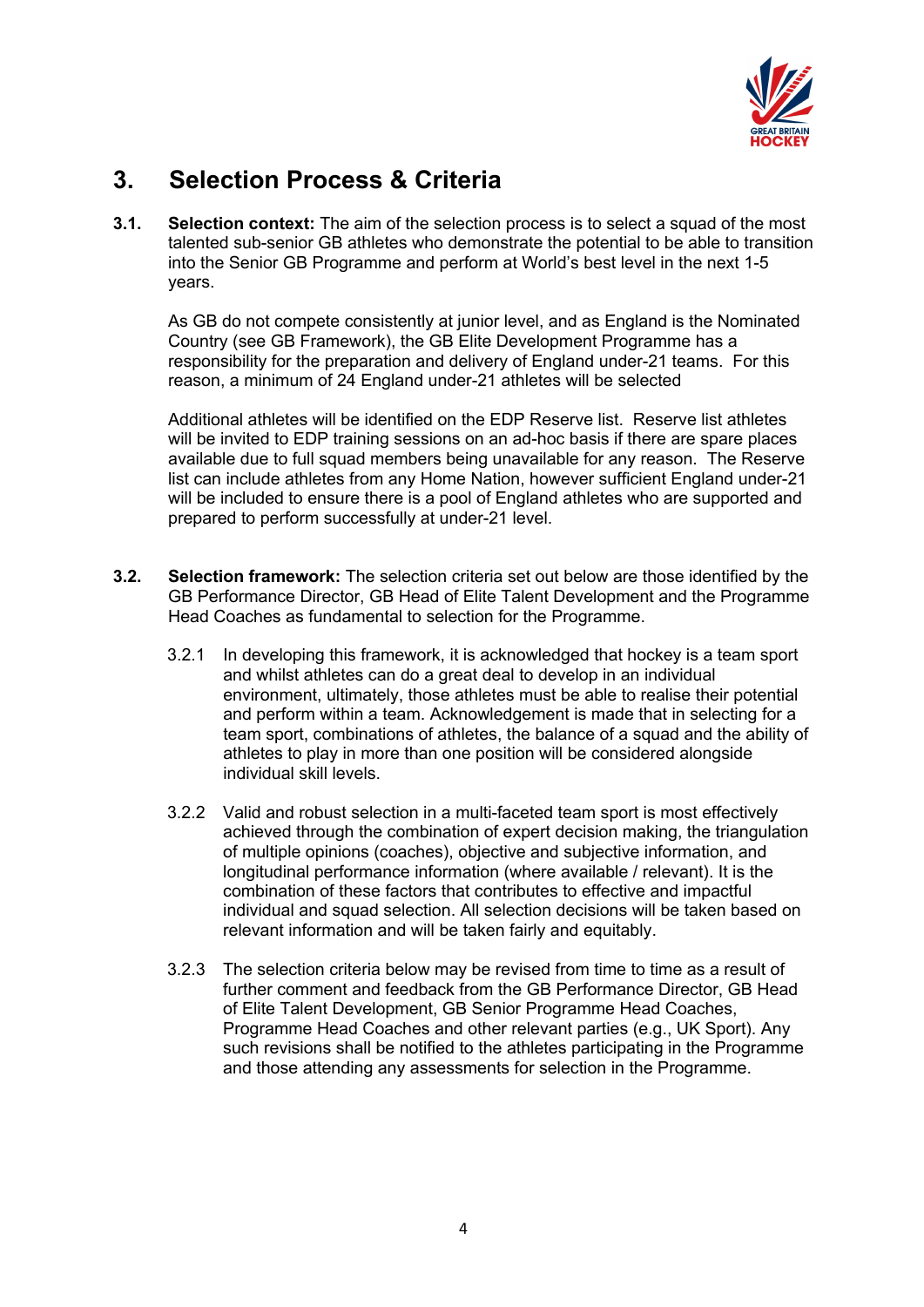

## **3.3. Selection principles:**

- 3.3.1. To select athletes with the greatest potential to perform at a senior international level and contribute to consistent medal winning success.
- 3.3.2. To conduct a meritocratic selection process which recruits those athletes with the greatest potential and ability to contribute to senior podium success. This process is not necessarily designed to select the highest performing athletes at the time of assessment.
- 3.3.3. The selection process aims to identify athletes that possess 'super-strengths', who will add a certain physical, psychological, technical, tactical or skill-based strength to the Programme squad.
- 3.3.4. Each athlete has a unique set of strengths and development areas. It is this unique combination that helps determine each individual's potential and all aspects will be considered in the decision-making process.

#### **3.4. Selection criteria:**

The selection panel (as referred to in paragraph 3.5 below) will consider all relevant factors in exercising its discretion in selecting a squad. In doing so the following selection criteria will be examined in relation to the blend and balance from both an individual athlete and squad perspective:

#### **Attitude**

- Self-motivated and self-disciplined, requiring themselves to motivate their training and play. The pride and passion of athletes representing their country should be evident to all in what is done on a day-to-day basis.
- Work ethic, both on and off the pitch.
- Supports teammates in matches, training and off the pitch.
- Takes responsibility for the success of themselves and the squad.

## **Hockey ability & potential**

- Proven ability to understand the game and apply highly skilled actions under the intensity / pressure of the game.
- Ability to learn, understand and implement options within identified systems of play and tactical principles, whilst demonstrates the ability / potential to execute good options effectively and consistently.
- Proven ability to apply highly skilled actions when in possession (e.g., receiving, passing, carrying, leading and goalscoring), in transition (e.g., reading of the game, positioning and movement) and when out of possession (e.g., marking, intercepting, closing down space and tackling).

#### **Mental skills**

- Evidence pf developing psychological skills that aid elite performance, supporting a player's progression, performance and mental health
- Evidence of developing mental skills that aid progression: ambition, commitment, and desire / ability to learn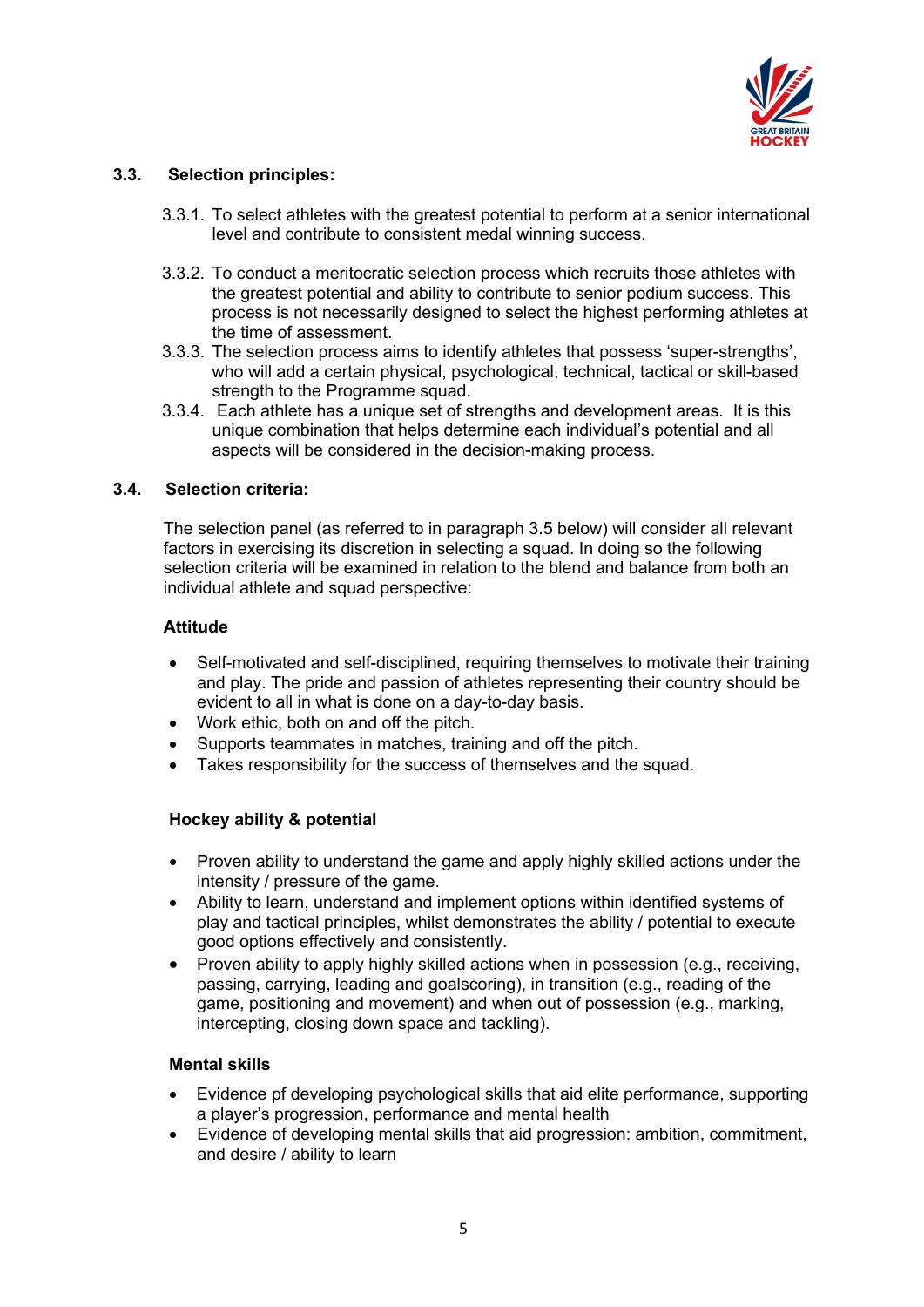

- Evidence of developing mental skills that aid performance: confidence, emotional regulation, and ability to focus / re-focus
- Evidence of developing mental skills that aid health and wellbeing: a commitment to #More2Me (e.g., dual career), resilience and purpose

## **Team Player**

- Selfless in attitude towards squad members both on and off the pitch.
- Open minded.
- Plays to strengths.

## **Resilience**

- Copes with and recovers from mistakes as well as remaining focussed on the tasks still to be completed.
- Self-starter.

## **Physical abilities and tournament Fitness**

- Current or potential ability to deliver repeated high intensity performances over the length of a tournament in various climatic conditions and without accruing significant injuries.
- Current or potential physical profile to cope with the demands of international hockey without accruing significant injury
- Current or potential physical profile underpinned by core competencies of (1) speed (acceleration, top end speed and ability to accelerate, decelerate and reaccelerate rapidly), (2) conditioning (aerobic and repeated sprint ability) and (3) strength (physical on pitch dominance, robustness, balance and explosivity)

## **Set pieces and special Skills**

The ability to score and defend 'set-pieces', bringing individual skills of the highest quality including Penalty Corner Attack, Penalty Corner Defence and Penalty Strokes.

## **Goal keeping ability and potential**

- Proven ability to understand the game and apply highly skilled actions under the intensity and pressure of the game
- Ability to learn, understand and the ability or potential to execute good options effectively and consistently
- Proven ability to apply highly skilled actions e.g., shot stopping, blocking, clearances, stick skills, second phase play and 1v1
- Evidence of developing psychological skills that aid elite goalkeeper performance (as detailed above), whilst providing the leadership skills (proven or potential) to positively impact the team, particularly in areas of set-piece play

## **Balance of the squad**

The balance of attackers, midfield and defence athletes and goalkeepers, who can play at a high standard in several areas, and athletes with critical set-piece skills are a crucial part of the selection decision.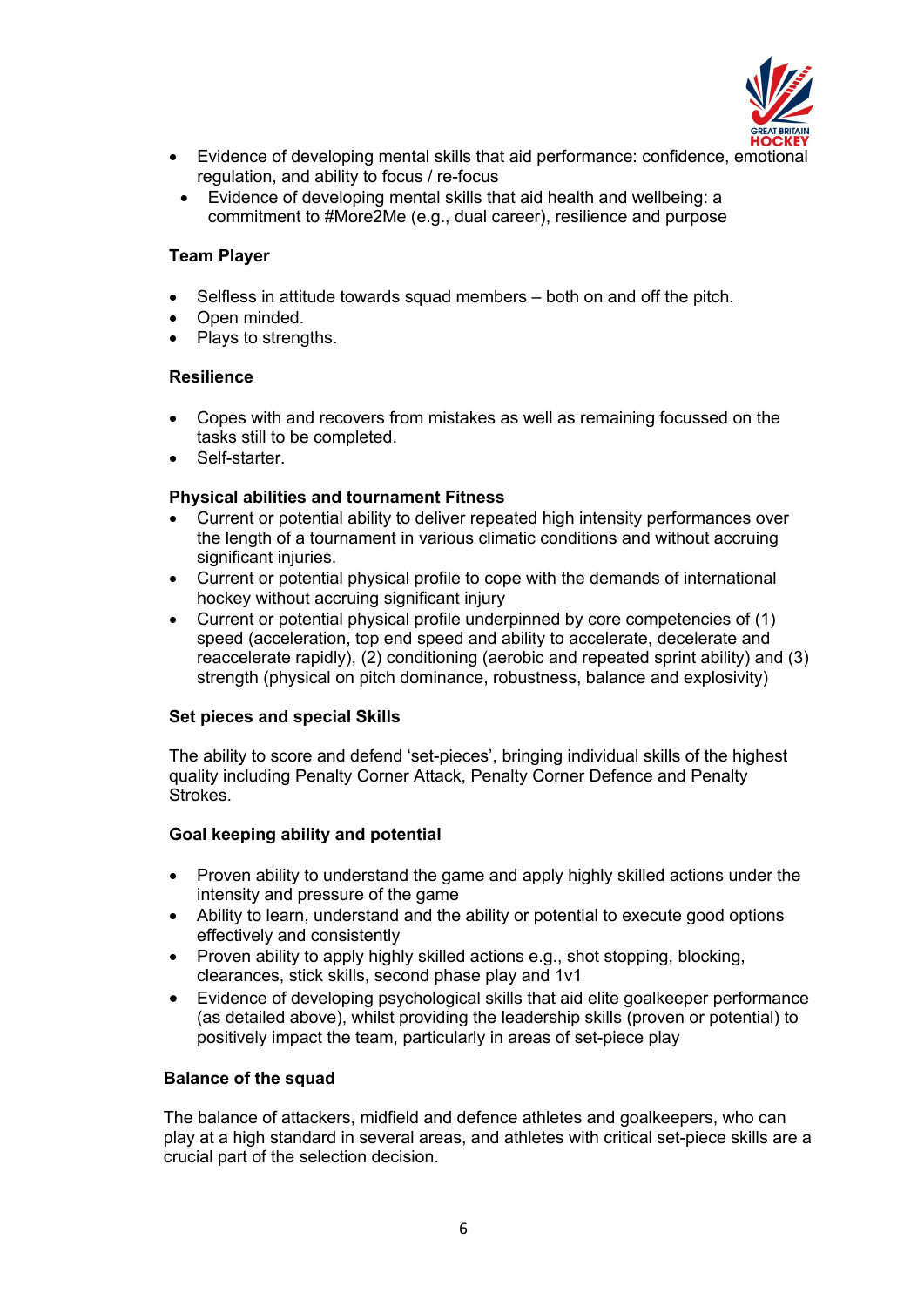

## **3.5. Selection Panel & Decisions**

- 3.5.1. Final selection for places on the Programme will be determined by a selection panel containing as a minimum the Programme Head Coach and one Assistant Coach and the GB Head of Elite Talent Development.
- 3.5.2. Final selection for places on the Programme will be determined by a selection panel containing as a minimum the Programme Head Coach and one Assistant Coach and the GB Head of Elite Talent Development.
- 3.5.3. The selection panel will review each athlete in relation to the framework, principles and criteria set out in paragraphs 3.2, 3.3 and 3.4 above when making each selection decision. The GB Head of Elite Talent Development has final approval of all selection decisions.
- 3.5.4. Athletes will be notified of their selection or non-selection via email as soon as reasonably possible after the assessment phase.

## **4. Athlete Progress & Retention**

**4.1.** The Programme is designed to be progressive and support athlete development. Athlete progress is monitored through regular review meetings. However, it is important to acknowledge that review meetings are only one mechanism; informal feedback in several forms (verbal, video etc.) will be provided on an ongoing basis (squad and individual basis). Athletes are expected to drive their own development and learning and seek input and feedback from coaching and support personnel.

## 4.1.1. **Format of review meetings**

Each review will include the following core elements:

- Review of progress/target identified at the previous review meeting and outlined in an Individual Development Plan ("IDP").
- Setting areas for development and/or targets outlined in an athlete's IDP.
- Confirmation of athlete status within the programme (see paragraph 5.2 (Review Outcomes – Athlete Status) below).
- Review of progress of the athlete's commitments under the WCP Agreement or EDP Athlete Agreement including contractual appearances.
- Athlete reflections on a combination of current life outside hockey, personal wellbeing, dual aspirations and planning for life beyond international hockey.

Athletes will be notified of the requirements for the review meeting in advance by a member of programme staff.

## 4.1.2. **Frequency of review meetings**

Wherever possible review meetings will take place on six-monthly basis. Due to the nature of the international calendar, there may be occasions (e.g., through the summer, athlete break from Programme etc) when this frequency is not possible. In these circumstances, review meetings will take place as soon as possible as the calendar allows but no later than nine months after the previous review.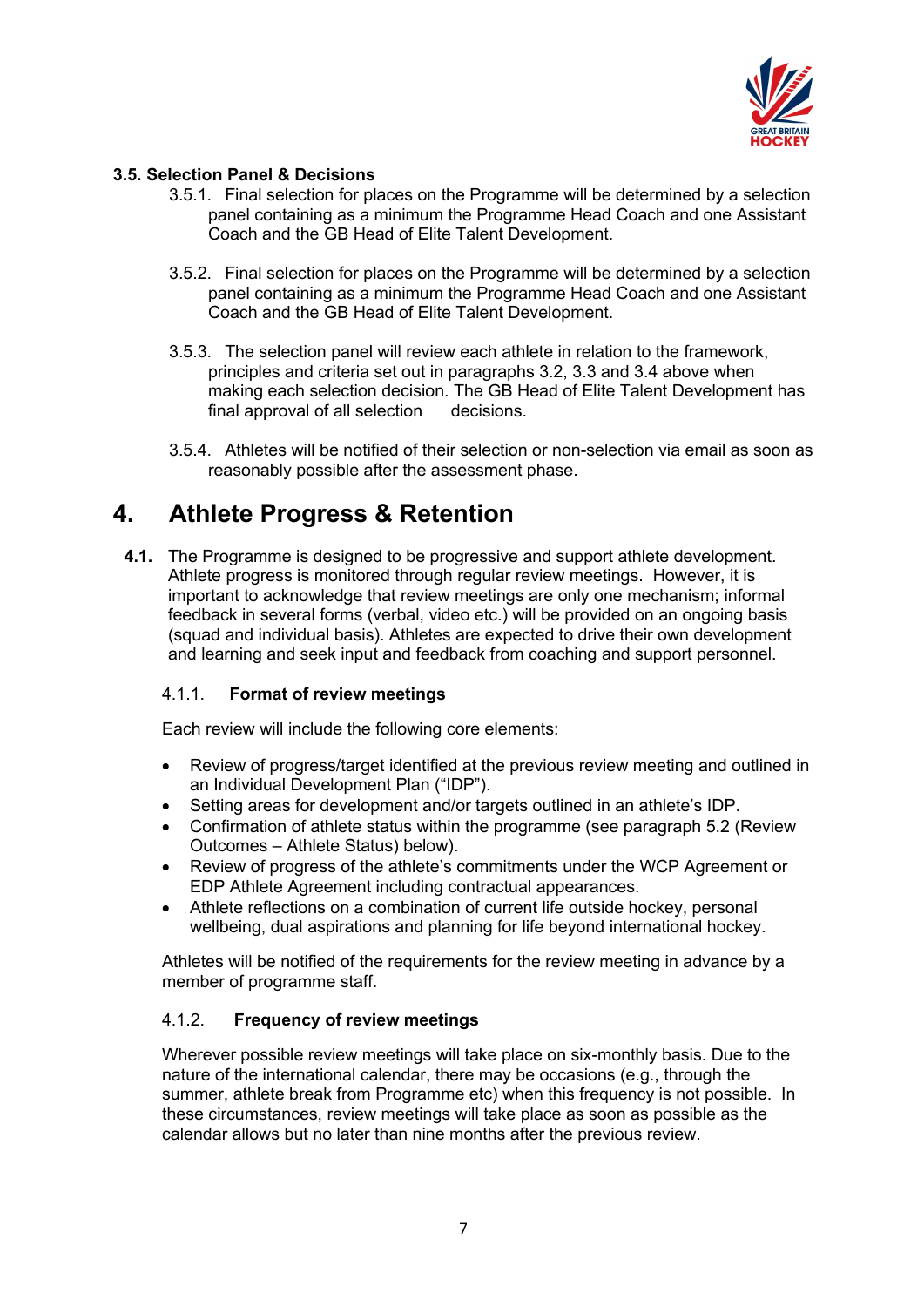

## 4.1.3. **Attendance at review meetings**

Wherever possible the GB EDP Head Coach will be present at athlete reviews. If for any reason one of the coaching staff is not available (e.g. due to illness) the review will proceed with one of the GB Assistant coaches present. Other members of the practitioner team may also be present at their request, the request of the GB EDP Head Coach and/or or the request of an athlete. Athletes may also invite (or be required to have) another athlete or club/university coach to join his or her review in the capacity of critical friend/observer.

## 4.1.4. **Review Outcomes – Athlete Status**

At the end of the review meeting each athlete should understand his or her position in the Programme via the following mechanisms:

- Current status of selection for upcoming tournaments and major events (e.g., next GB U23 tournament if the team was to be selected today – Very Likely, Possible, Unlikely.
- Red, Amber, Green ("RAG") programme status in accordance with the table below:

| <b>Traffic Light</b> | <b>Status</b>                                                                                                                                                                                                                                                                                                                |
|----------------------|------------------------------------------------------------------------------------------------------------------------------------------------------------------------------------------------------------------------------------------------------------------------------------------------------------------------------|
| Green                | Athlete is viewed as high potential and progressing in line with<br>expectation for their age and stage of development (assessed against<br>the selection criteria in section 3.3) and has, or is developing,<br>identifiable super-strengths                                                                                |
| Amber                | Athlete is progressing against some of the selection criteria but is not<br>fully on track in all areas and/or there are currently factors limiting the<br>likelihood of future progression to the Senior programme (e.g.<br>performance profile, rate of progression, injury or illness, commitment<br>levels, age profile) |
| Red                  | Not meeting the criteria for Programme membership. An athlete will be<br>given written notice that their programme place is under review.<br>Athletes can only stay on red status for 3 months before moving back to<br>Amber or exiting the programme                                                                       |

Via the review process all athletes should be clear on their current status and their development areas. GB EDP Head Coaches must seek agreement from the GB Head of Elite Talent Development prior to communication with an athlete.

## **4.2. Annual review**

The programme runs on an annual basis from January to December each year with membership reviewed annually for all athletes subject to continuous assessment through the year. If at any time an athlete is not meeting the criteria for Programme membership they will be notified of this, given notice that their programme place is under review and moved to 'Red' status.

As there are a limited number of programme places, 'Green' status does not guarantee continued membership in the following year.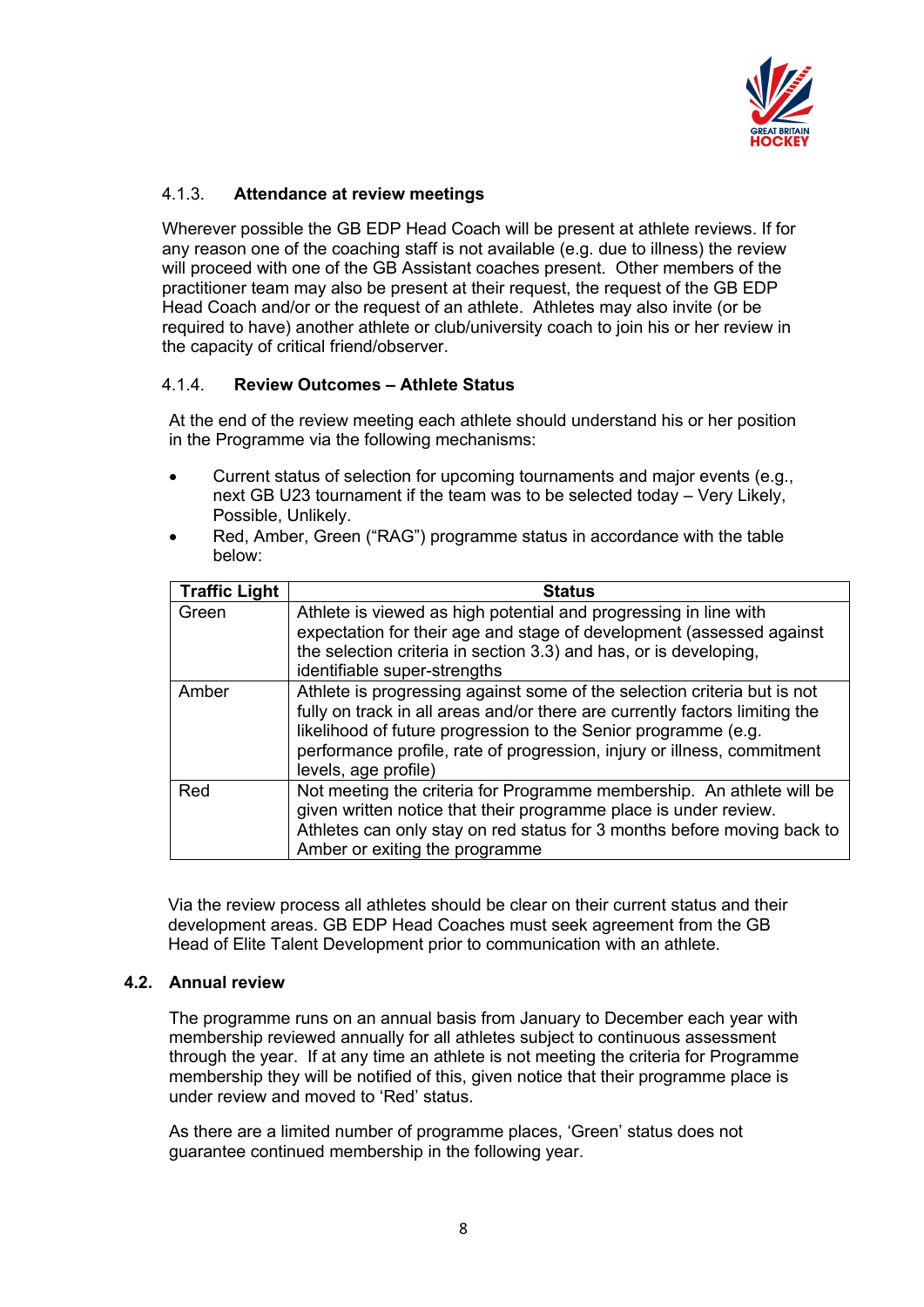

## **4.3. Retention of Athletes affected by Performance Limiting Factors**

- 4.3.1. An athlete may be asked to leave the Programme if he or she suffers a 'performance limiting' injury or illness which is defined as:
	- a. an injury of illness (or combination of these) which results in significant interruption or impact upon training for at least three months – intermittent or continuous; or
	- b. an injury or illness which occurs at such a time that, in the absolute discretion of the Programme Head Coach, GB Head of Elite Talent Development and Chief Medical Officer, it significantly impacts an athlete's ability to contribute fully to the programme over an extended period of time

If either of these scenarios occurs an athlete may be placed on Amber status at any point and moved to Red after at least 3 months.

4.3.2. **Pregnancy and Childbirth:** Continuation of Programme membership (including APA where relevant) is possible for athletes during pregnancy and after childbirth. To maintain APA during this period the athlete will be required to agree to an appropriate training and return to fitness programme with the GB Head of Talent Development and programme Head Coach. This programme will include a timeline for the athlete to return after childbirth to full competitive level.

> At three-month intervals after childbirth the GB Head of Elite Talent Development will undertake a review with the athlete to assess commitment and progress against the agreed performance targets. If the required commitment and/or progress has not been made the athlete may be given a notice period (dependent on her time spent in the programme) before being removed from APA support. The athlete may, at any point during pregnancy/after childbirth withdraw from the Programme and receive relevant APA transition funding.

## **5. Athlete Personal Awards (APA)**

## **5.1. APA Matrix**

A revised APA matrix is currently being developed and will be shared as soon as possible once it has been agreed with UK Sport.

## **5.2. APA Selection & Process**

The Programme Head Coach and GB Head of Elite Talent Development will use the matrix above to identify the relevant APA funding level for each athlete. APAs for the Programme will be awarded on a 6-month basis after which time they will be reviewed (See section 5).

## **5.3. APA mean testing:**

Means testing is applied to all APA awards to ensure UK Sport targets resource where there is evidence of financial need.

## **5.4. Acceptance onto the Programme:**

Following the allocation of a place on the Programme, individual athletes will only be formally accepted onto the Programme once they have signed and returned the WCP Athlete Agreement or, EDP Athlete Agreement.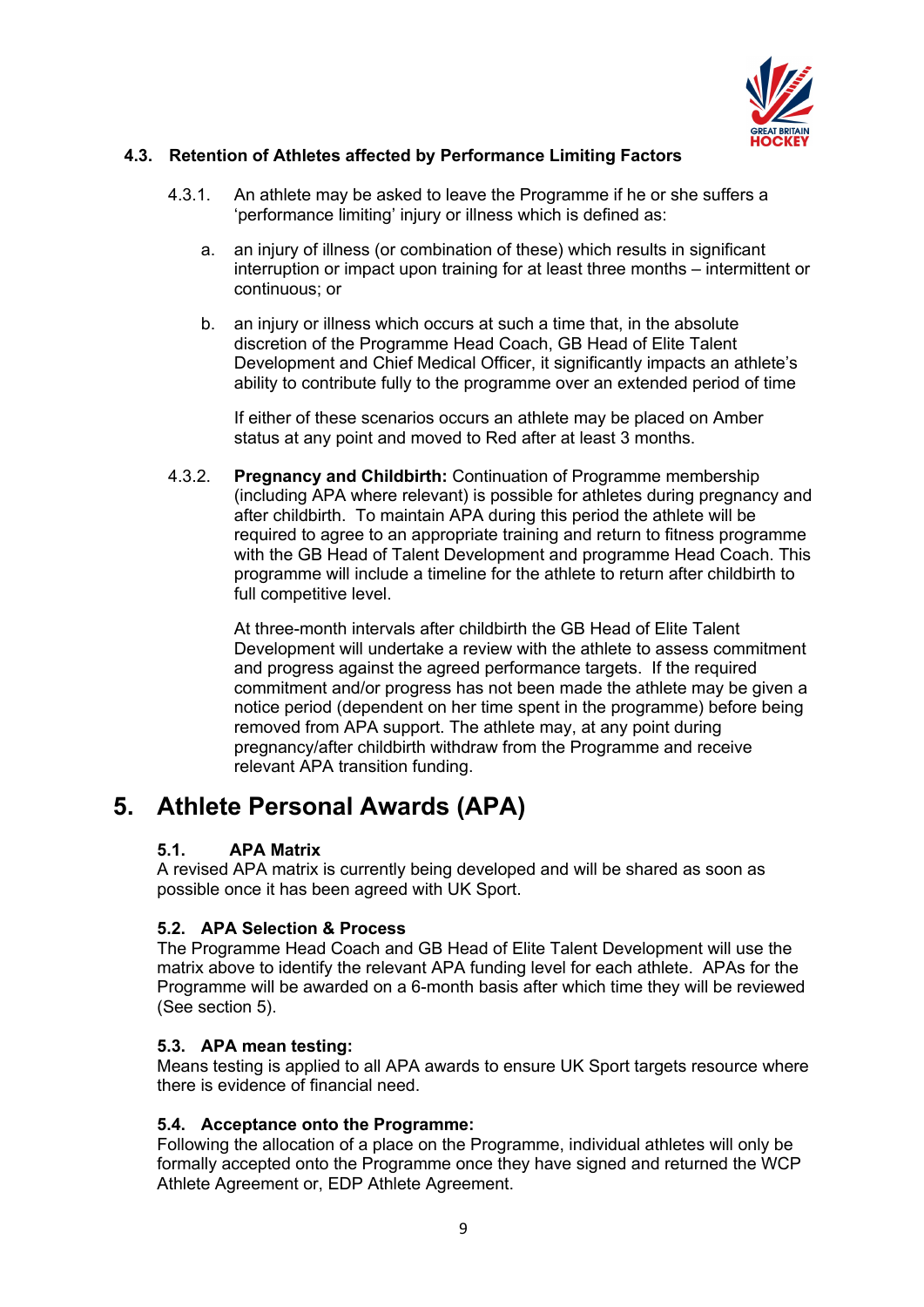

# **6. Process for amending Athlete Personal Awards during an Olympic Cycle**

- **6.1. Amendments to APA levels** (new awards or removal of award) may occur at any 6 monthly review point (end of June and December) in the cycle. If Programme athletes are selected to join the Senior Centralised Programme on a full-time basis, amendments to their APA can be made at any time. In exceptional cases athletes may be added at other times, if places become available.
- **6.2.** The Programme Head Coach and GB Head of Elite Talent Development are responsible for making any amendments to APA levels. The GB Performance Director has final sign off on all APA amendments. **(**In the instance that the Programme Head Coach is not available / in post, two assistant coach will be utilised to support APA funding amendments. In the instance that the GB Head of Talent Development is not in available, the GB Performance Director will be utilised to support the review and revision of APA funding awards).
- **6.3.** The transition periods for APA funding will be confirmed once the APA matrix is confirmed for the Paris cycle

## **7. Appeals Procedures**

- **7.1.** The following procedures have been adopted by GB Hockey in consideration of any appeal made by or on behalf of any athlete wishing to appeal by virtue of either his or her:
	- (i) non-nomination for the Programme; and/or
	- (ii) de-selection for the Programme; and/or
	- (iii) removal of, or non-nomination for, an APA

each, a "GB Hockey Decision". The notification of the GB Hockey Decision from GB Hockey to the athlete shall contain the following information:

- (i) the reasons for and the effect of the GB Hockey Decision;
- (ii) the date on which the GB Hockey Decision was made;
- (iii) the date on which the GB Hockey Decision takes effect; and
- (iv) copies of any supporting documents and a template Notice of Appeal.
- **7.2.** This is the only applicable appeals procedure and forms the entire agreement between the parties as to how selection decisions relating to the Programme and APAs are to be challenged. The parties agree to submit any dispute concerning any matter connected with or arising out of any such selection decision to binding arbitration in accordance with the provisions of these Appeals Procedures.
- **7.3.** The parties agree that they will not commence, continue or maintain any legal challenge to any matter falling under the jurisdiction of these Appeals Procedures, or any decision made under these Appeals Procedures before any court of law or dispute resolution body without first following this Appeals Procedure. The parties will treat all decisions under these Appeals Procedures as final and binding upon each of them.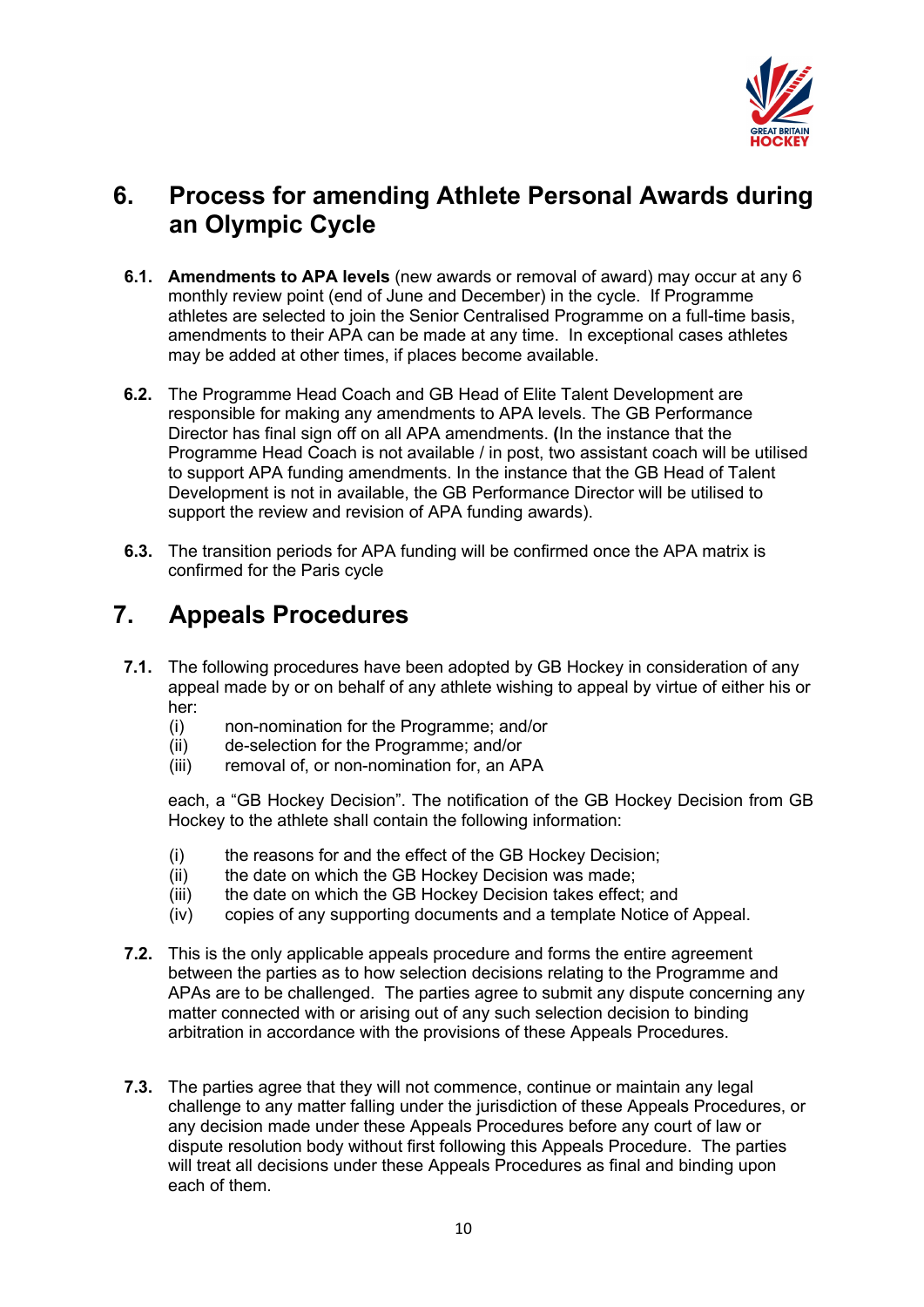

- **7.4.** The parties agree that these Appeals Procedures are to be treated as an arbitration procedure under Part 1 of the Arbitration Act 1996 ("the Act") and the provisions of paragraphs 7.2 and 7.3 above amount to a binding arbitration agreement for the purposes of Section 6 of the Act. The seat of the Arbitration shall be England.
- **7.5.** Grounds of Appeal: These Appeals Procedures shall only apply to a GB Hockey Decision and not to any grievances in relation to GB Hockey generally. The grounds upon which a GB Hockey Decision may be appealed are limited to the following:
	- 7.5.1. there has been a failure by GB Hockey to follow the relevant Selection Procedures (i.e. there has been a procedural defect);
	- 7.5.2. the decision maker has been subject to actual bias when making a GB Hockey Decision;
	- 7.5.3. a GB Hockey Decision has been reached on the basis of an error of fact; or
	- 7.5.4. the GB Hockey decision is one that no reasonable decision maker could ever have reached.
- **7.6.** Any appeals which do not satisfy the grounds of appeals above will be dismissed automatically.
- **7.7. Notice of First Appeal**: These Appeals Procedures are commenced when an athlete affected by a GB Hockey Decision submits a formal written (including email) appeal (the "Notice of First Appeal") to the GB Chief Operating Officer or other nominated person, who shall act as "Chairperson" for the purposes of these Appeals Procedures.
	- 7.7.1. The Notice of First Appeal must be received by the Chairperson within five working days of the decision being communicated to the athlete. "working days" excludes weekends and Bank Holidays. If the athlete fails to submit the Notice of First Appeal within the time limit he or she will have lost his/her right of appeal unless, in the opinion of the Chairperson (acting reasonably) it was not practical or if there was some other good reason for the submission not being made within the time limit.
	- 7.7.2. The Notice of First Appeal must set out full details of the athlete's ground(s) of appeal and include:

a) Details of the decision which the athlete is appealing;

b) Details of the ground(s) of appeal upon which the athlete relies, including the precise manner in which the athlete alleges that the Selection Policy has not been followed; and

c) Any documents or written evidence upon which the athlete relies in support of his or her appeal. These documents must be relevant specifically to the athlete's grounds of appeal.

**7.8. Outcome of First Appeal:** The Chairperson will consider whether one or more of the grounds of appeal have been met. There are two possible outcomes of the First Appeal: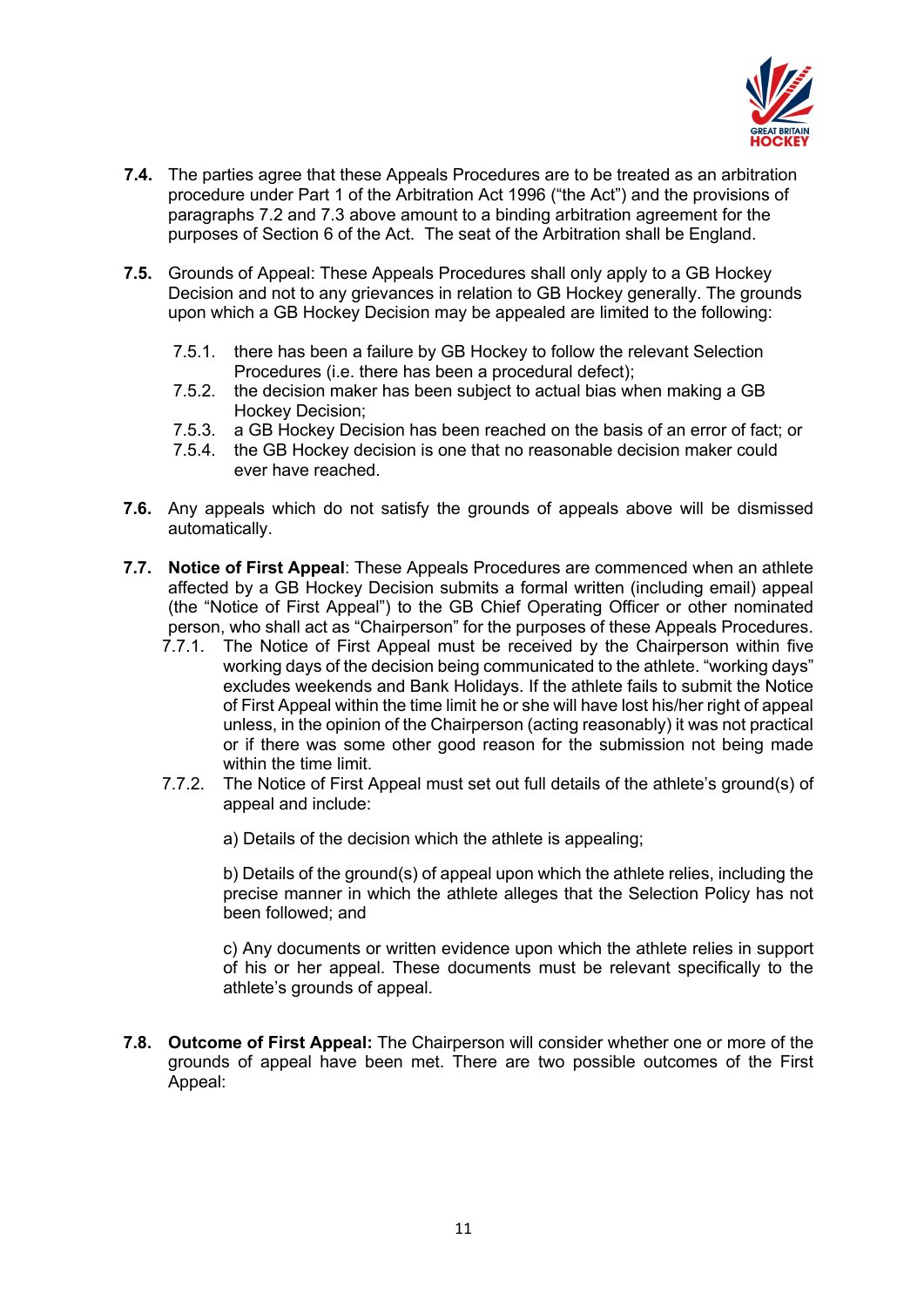

## **1) Appeal dismissed**

In the event that the First Appeal is dismissed, the athlete will be (i) informed that his or her appeal has been dismissed in writing within 5 working days, (ii) provided with reasons for the dismissal, and (iii) provided with a secondary opportunity to appeal to an independent body, Sports Resolutions-(UK) (the "Second Appeal"). If an athlete would like to commence the Second Appeal they must notify in writing ("Notice of Second Appeal") the Chairperson within 3 working days of the First Appeal decision (GB Hockey in its sole discretion may decide to extend this deadline). The Notice of Second Appeal must contain the grounds of appeal outlined at paragraph 7.7.2 above.

## *2) Appeal upheld*

In the event that the First Appeal is upheld, the GB Hockey Decision will be set aside and the selectors will be asked to reconsider their original selection by applying the selection criteria correctly. Selectors are required to ensure that they follow the correct process and consider the correct information. It is possible that selectors will reach the same decision.

## **7.9. Sports Resolutions/Independent Appeal**

Upon receipt of the Notice of Second Appeal, the Performance Operations Manager will notify Sport Resolutions (UK) as soon as possible and provide Sport Resolutions (UK) with a copy of the Notice of Second Appeal. Sport Resolutions (UK) will then as soon as reasonably practicable notify GB Hockey and the appellant of the proposed members of the Appeal Panel.

An athlete or GB Hockey may object to the composition of the Appeal Panel by notifying Sport Resolutions (UK) of the objection and setting out the reasons for such objection (the "Objection Notice") no later than two working days from the date of the notice of the composition of the Appeal Panel.

Sport Resolutions (UK) shall within three working days from the date of the receipt of the Objection Notice, notify the athlete and GB Hockey either that:

- (a) the composition of the Appeal Panel has been changed and provide details of the new Appeal Panel; or
- (b) the composition of the Appeal Panel has not changed and give reasons why it has not accepted the Objection.

The Appeals Panel shall comprise three independent people, one of whom shall be designated by GB Hockey as Chairperson of the Appeals Panel and shall be a legally qualified person. In determining the composition of the Appeals Panel, GB Hockey shall ensure that the appeal will be conducted fairly and impartially. The Appeals Panel shall not include any member of the GB Hockey Selection Panel or individuals with any connection to the athlete or the matters being considered and, for the avoidance of doubt, the Appeals Panel may not comprise employees or officials of GB Hockey.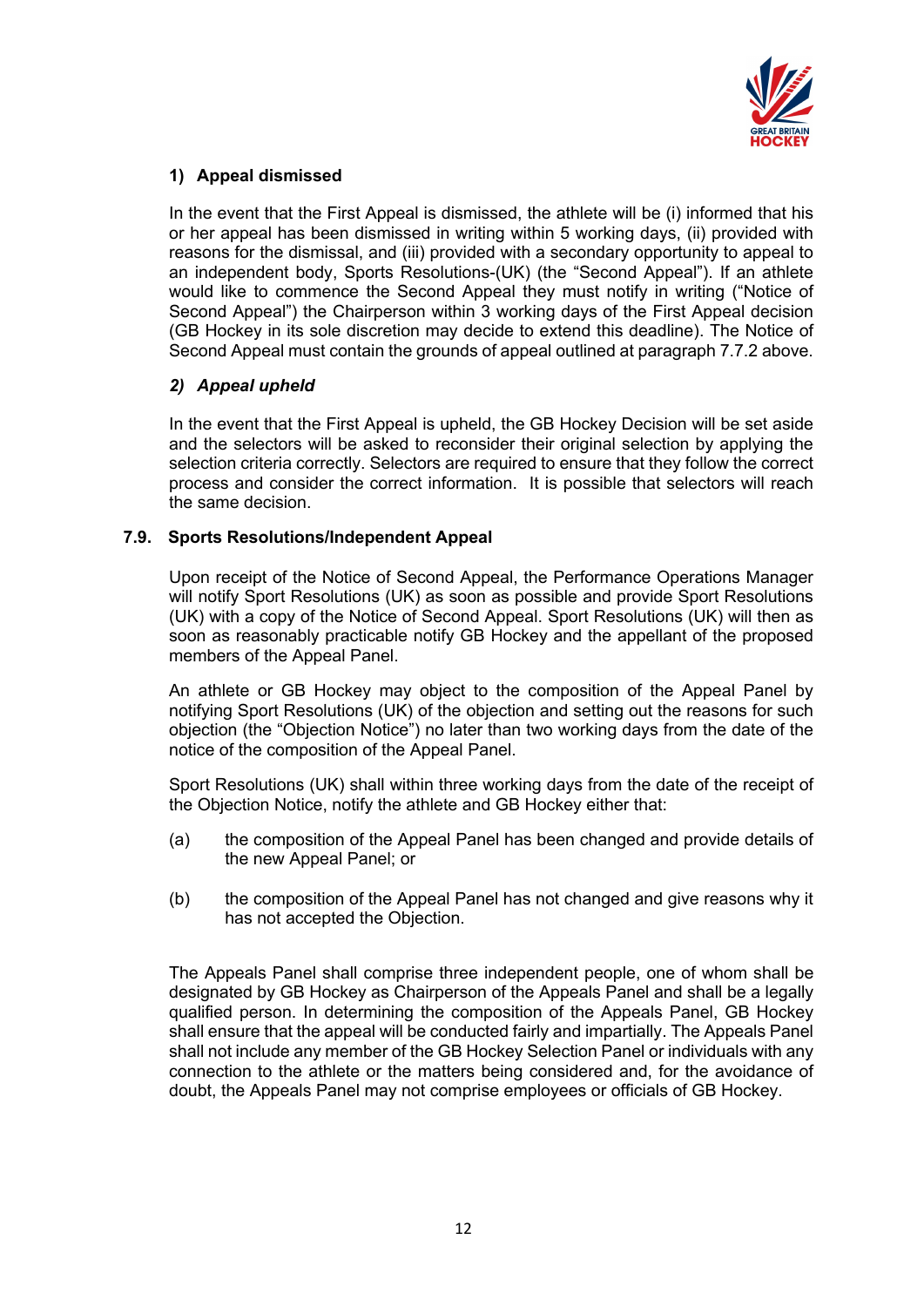

Should a member of the Appeals Panel become unable to hear the appeal following the appointment of the Appeals Panel for whatever reason, GB Hockey shall appoint a replacement member.

The decision of Sport Resolutions (UK) on the composition of the Appeal Panel shall be final.

The Chair of the Appeal Panel will convene a hearing to take place as soon as practical, and in any event within five working days of receipt of the Notice of Second Appeal by GB Hockey, at which the Appeal Panel will consider the Notice of Second Appeal.

The Chair of the Appeal Panel shall consider whether the interests of any athlete(s) other than the Appellant (the "Interested Party" or "Interested Parties") may be affected by the nomination decision under consideration and may direct that such Interested Party/Interested Parties are joined to the Appeal. Where any Interested Parties are so joined, the Appeal Panel will determine the rights of the Interested Parties and they shall be prohibited from raising matters already ruled upon as separate or further appeals.

An athlete is entitled to attend the hearing and present his or her case and be accompanied by one other person who may act as his or her representative.

The Chair of the Appeal Panel shall give such directions as are appropriate for consideration of the matter, in particular:

- (a) the date and place at which the Appeal Panel shall meet to determine the Appeal;
- (b) whether the Appeal will proceed by way of written submissions or an oral hearing; and
- (c) whether the parties and Interested Parties should be required to submit statements of their evidence and/or written submissions prior to the hearing, and if so, a timetable for doing so.

The Appeal Panel will consider the grounds set out in the Notice of Second Appeal and establish to their reasonable satisfaction whether or not there has been a failure to apply the applicable selection criteria and/or that there has been a failure to adhere to the procedure set out in the Selection Policy in reaching the GB Hockey Decision.

The Appeal Panel shall be entitled to:

- (a) confirm the GB Hockey Decision under appeal and reject the Appeal; or
- (b) allow the Appeal and quash the GB Hockey Decision under appeal and remit the matter back to a new Selection Panel specifying the errors that they have identified in the conduct of the selection process and requesting that a new decision is made within 48 hours (or as soon as reasonably practicable).

The decision of the Appeal Panel shall be reached by majority vote. Such decision shall be final and binding.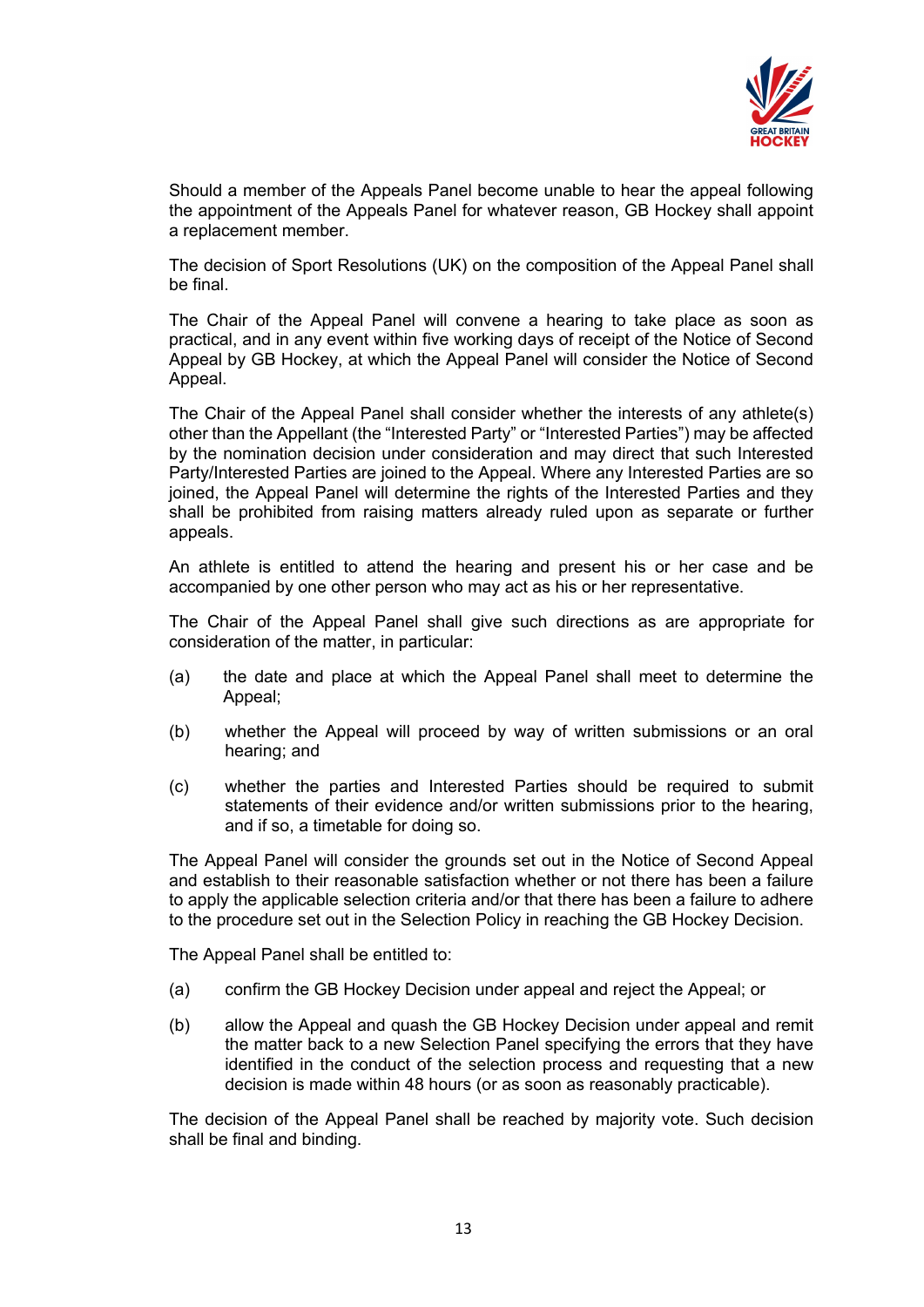

Sport Resolutions (UK) will inform all parties in writing and by telephone (or such other method of communication as the Appeal Panel shall decide) about the Appeal Panel's decision to either uphold or reject the Appeal within 24 hours of the hearing.

The Appeal Panel has the power at is discretion to make an order for the costs of the Appeal to be paid in such proportions as the Appeal Panel may decide. The costs may include any room hire, travel and other expenses incurred in establishing the Appeal Panel but nothing shall be included on account of a party's professional charges for representation or otherwise.

The Appeals Panel shall be entitled to record the appeal hearing, including the decision reached, in whatever form it shall determine.

The Appeals Panel may at its sole discretion disregard any failure by a party to adhere to these Appeals Procedures and may give such further directions as it may consider appropriate.

The Appeals Panel may also make recommendations for the future revision and/or smoother execution of the Selection Policy and Appeals Procedures. GB Hockey reserves the right to amend these Appeals Procedures at its sole discretion and will make the amended version publicly available. An athlete's continuing membership of GB Hockey shall be deemed as continued acceptance of these Appeals Procedures as amended from time to time.

Any notification, correspondence or any other document submitted under these Appeals Procedures shall be sent by email and such document shall be deemed to have been received by the intended recipient on the date of transmission, provided no error message is received.

Any notification or correspondence for GB Hockey shall be marked for the attention of the Chief Executive and sent by email to nick.pink@englandhockey.co.uk or to the following address Nick Pink, Great Britain Hockey, Bisham Abbey NSC, Bisham, Marlow, Bucks, SL7 1RR.

#### **7.10. No further right of appeal**

There is no further right of appeal after the decision of the Appeal Panel.

## **8. Leaving the Programme**

- **8.1.** The following procedures will be adopted when a decision to leave the Programme is made by GB Hockey or the athlete:
	- 8.1.1. **Athlete is moved to Red status following a review meeting**: Where reasonably possible the athlete will be notified in person by the Programme Head Coach at a review meeting. GB Hockey will also provide written notification after the review meeting.
	- 8.1.2. **Athlete decides to leave the Programme (Amber or Green Status**): The athlete must notify the GB Programme Head Coach in writing of their decision as soon as reasonably possible.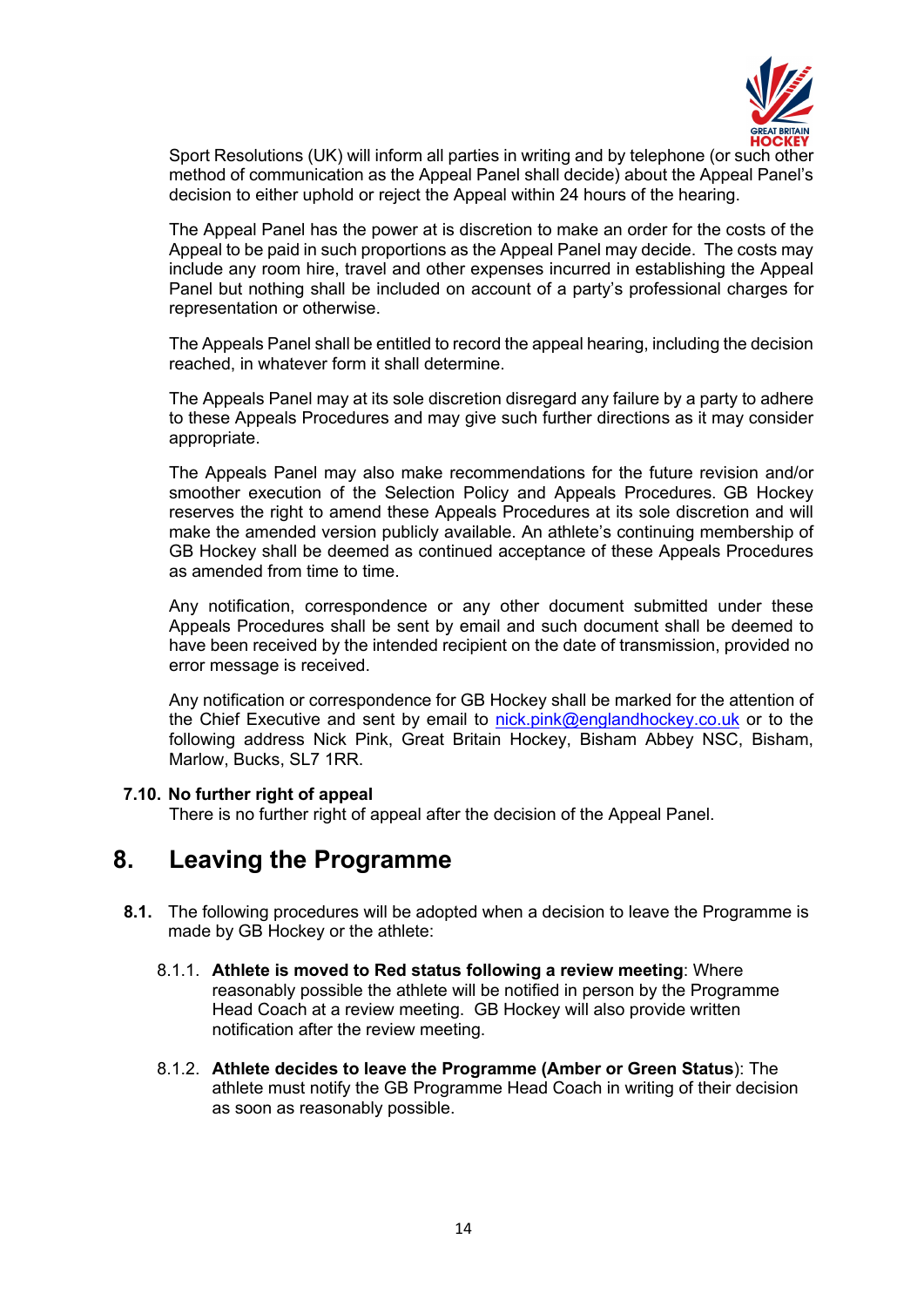

- 8.1.3. **Athlete not re-selected to the Programme after the Autumn formal assessment process:** Where reasonably possible the athlete will be notified in person by the Programme Head Coach at a review meeting. GB Hockey will also provide written notification after the review meeting.
- **8.2. Access to Sports Science & Medicine Services**: In line with GB Hockey's agreement with the English Institute of Sport the following service access will be available to athletes leaving the Programme who are in receipt of an APA to the extent as set out below. Any transition support for other athletes is at the discretion of GB Hockey.
	- 8.2.1. **Physiotherapy, Sports Medicine and Strength & Conditioning**: For athletes who are receiving treatment for an existing injury at the time of leaving the Programme these services (and medical cover) can be accessed for up to 3 months. Athletes who do not have existing injuries are able to access transition sessions referenced in paragraph 8.3.3 below.
	- 8.2.2. **Mental health support**: Athletes receiving mental health support at the time of leaving the Programme may access further Mental Health support sessions whilst BOA Athlete Medical Scheme coverage is in place. Additional support will be assessed on a case-by-case basis. Support can also be provided to transition an athlete into the NHS mental healthcare pathway if appropriate.
	- 8.2.3. **British Olympic Association Athlete Medical Scheme (APA Athletes only**): Access to this health insurance will cease at the end of any relevant period of APA transition funding. An athlete can choose to pay for an extension to this cover if appropriate.
	- **8.3. Exit Interview** All athletes leaving the Programme who are receiving an APA will be offered, and encouraged to attend, an Exit Interview with the GB Head of Elite Talent Development within a two-month period of leaving the Programme.

# **9. Conflicts of Interest**

GB Hockey is committed to upholding high standards of integrity and as such any person who is part of the inclusion decision making process shall declare any conflicts or potential conflicts and shall refrain from participation in the discussion in respect to inclusion in which they have a conflict of interest. If a person is unsure whether they have a conflict or potential conflict they should consult the Head of Governance.

# **10. Data Protection**

GB Hockey is a privacy conscious organization and is strongly committed to your right to privacy. That is why we have drafted a Privacy and Data Protection Statement, which follows guidelines set out in the 2018 General Data Protection Regulations which can be found on our website**:** 

http://www.englandhockey.co.uk/page.asp?section=2434&sectionTitle=Privacy+Policy

Please note that any data gathered in the course of the selection process will be used in accordance with this Statement and in particular will not be shared with any third party without your consent.